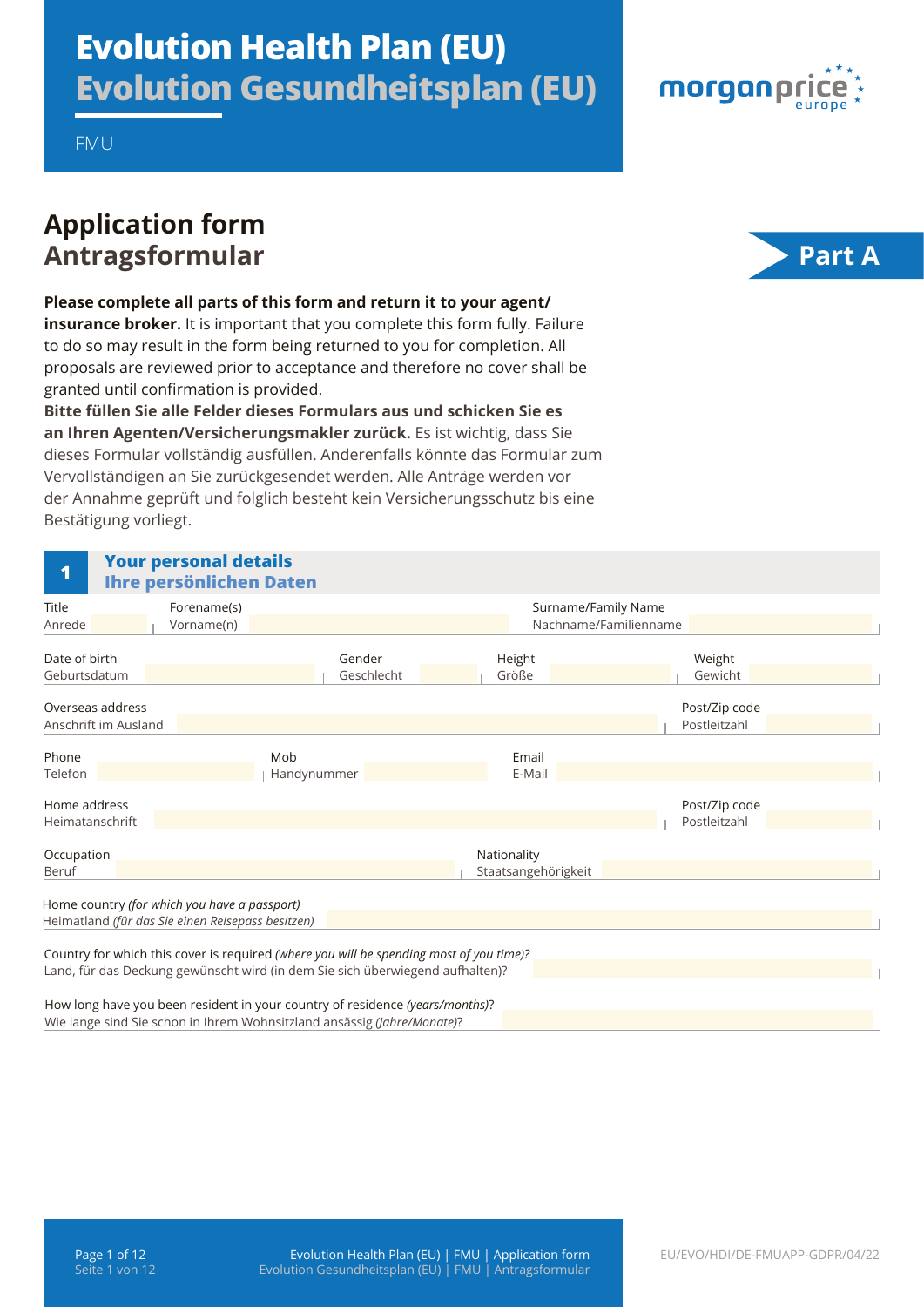

# **<sup>2</sup> Cover required Gewünschte Deckung**

| Date upon which annual cover to commence, or the date on<br>which your proposal is accepted by insurers, whichever is the later<br>Zeitpunkt des gewünschten, jährlichen Versicherungsbeginns oder der Tag, an dem der<br>Antrag von der Versicherung engenommen wird; maβgebend ist der spätere Zeitpunkt<br>Worldwide<br>Europe<br>Worldwide excluding USA, China,<br>Worldwide<br>Choose your area of cover<br>excluding USA<br>Singapore & Hong Kong<br>Europa<br>Weltweit<br>Wählen Sie den Geltungsbereich<br>Weltweit ohne die USA, China, Singapur<br>Weltweit ohne die<br><b>USA</b><br>& Hong Kong<br>Comprehensive<br>Choose your level of cover<br>Standard<br><b>Standard Plus</b><br>Wählen Sie den Versicherungsumfang<br>Premium<br>Elite<br>Please select the annual<br>excess you wish to apply<br>100<br>250<br>500<br>1000<br>Nil<br>to your policy<br>2500<br>5000<br>Bitte wählen Sie die jährliche<br>7500<br>10000<br>Selbstbeteiligung, die |
|----------------------------------------------------------------------------------------------------------------------------------------------------------------------------------------------------------------------------------------------------------------------------------------------------------------------------------------------------------------------------------------------------------------------------------------------------------------------------------------------------------------------------------------------------------------------------------------------------------------------------------------------------------------------------------------------------------------------------------------------------------------------------------------------------------------------------------------------------------------------------------------------------------------------------------------------------------------------|
|                                                                                                                                                                                                                                                                                                                                                                                                                                                                                                                                                                                                                                                                                                                                                                                                                                                                                                                                                                      |
|                                                                                                                                                                                                                                                                                                                                                                                                                                                                                                                                                                                                                                                                                                                                                                                                                                                                                                                                                                      |
|                                                                                                                                                                                                                                                                                                                                                                                                                                                                                                                                                                                                                                                                                                                                                                                                                                                                                                                                                                      |
|                                                                                                                                                                                                                                                                                                                                                                                                                                                                                                                                                                                                                                                                                                                                                                                                                                                                                                                                                                      |
|                                                                                                                                                                                                                                                                                                                                                                                                                                                                                                                                                                                                                                                                                                                                                                                                                                                                                                                                                                      |
| Sie in Ihre Versicherung<br>einschließen möchten                                                                                                                                                                                                                                                                                                                                                                                                                                                                                                                                                                                                                                                                                                                                                                                                                                                                                                                     |
| In addition you may select a co-insurance applicable to out-patient<br>10% co-insurance<br>claims only. In effect this is a percentage of each out-patient claim<br>10% Ko-versicherung<br>for which you are responsible.<br>20% co-insurance<br>Zusätzlich können Sie einen Selbstbehalt beantragen. Im<br>20% Ko-versicherung<br>Versicherungsfall tragen Sie dann für ambulanten Leistungen eine<br>gewissen Prozentsatz je Schadenfall selbst.                                                                                                                                                                                                                                                                                                                                                                                                                                                                                                                   |
| N.B. This option is not applicable to the Standard level of cover as there are no out-patient benefits on Standard.<br>Anm. Diese Option ist nicht zutreffend für den 'Standard-Versicherungsumfang', da es keine Leistungen bei ambulanter Behandlung<br>für 'Standard' gibt.                                                                                                                                                                                                                                                                                                                                                                                                                                                                                                                                                                                                                                                                                       |
| Home country evacuation module<br>(120 adult/75 child)<br>Modul Evakuierung ins Heimatland<br>(120 Erwachsener/75 Kind)                                                                                                                                                                                                                                                                                                                                                                                                                                                                                                                                                                                                                                                                                                                                                                                                                                              |
| Please specify the currency in which you wish to pay premiums<br>US Dollar \$<br>Sterling £<br>Euro €<br>and receive benefits<br>US-Dollar<br><b>Pfund Sterling</b><br>Bitte wählen Sie die Währung, in der Sie Ihre Beiträge bezahlen<br>und Ihre Versicherungsleistungen erhalten möchten.                                                                                                                                                                                                                                                                                                                                                                                                                                                                                                                                                                                                                                                                         |
| Do you or any of the persons to be included in this proposal, have existing health insurance?<br>No<br>Yes<br>Haben Sie oder andere Personen, die in diesem Antrag einbezogen sind, eine bestehende Krankenversicherung?<br>Nein<br>Ja                                                                                                                                                                                                                                                                                                                                                                                                                                                                                                                                                                                                                                                                                                                               |
| If yes, which provider?<br>Wenn ja, welcher Anbieter?                                                                                                                                                                                                                                                                                                                                                                                                                                                                                                                                                                                                                                                                                                                                                                                                                                                                                                                |
| Do you or any of the persons to be included in this insurance take part in any sport or physical pastime?<br>No<br>Yes<br>(For the avoidance of doubt, this would include amongst other things <b>but not limited</b> to climbing, horse riding,<br>Nein<br>Ja<br>cycling, mountain biking, contact sports etc either as an amateur or professional).<br>Nehmen Sie oder eine der Personen, die in diese Versicherung einbezogen werden sollen, an Sport oder<br>körperlicher Betätigung teil?<br>(Zur Vermeidung von Zweifeln würde dies unter anderem Klettern, Reiten, Radfahren, Mountainbiken,<br>Kontaktsportarten usw. entweder als Amateur oder Profi umfassen).                                                                                                                                                                                                                                                                                             |
| If you are in any doubt then you should disclose your sport or physical pastime.<br>Wenn Sie Zweifel haben, sollten Sie Ihren Sport oder Ihre körperliche Betätigung offenlegen.                                                                                                                                                                                                                                                                                                                                                                                                                                                                                                                                                                                                                                                                                                                                                                                     |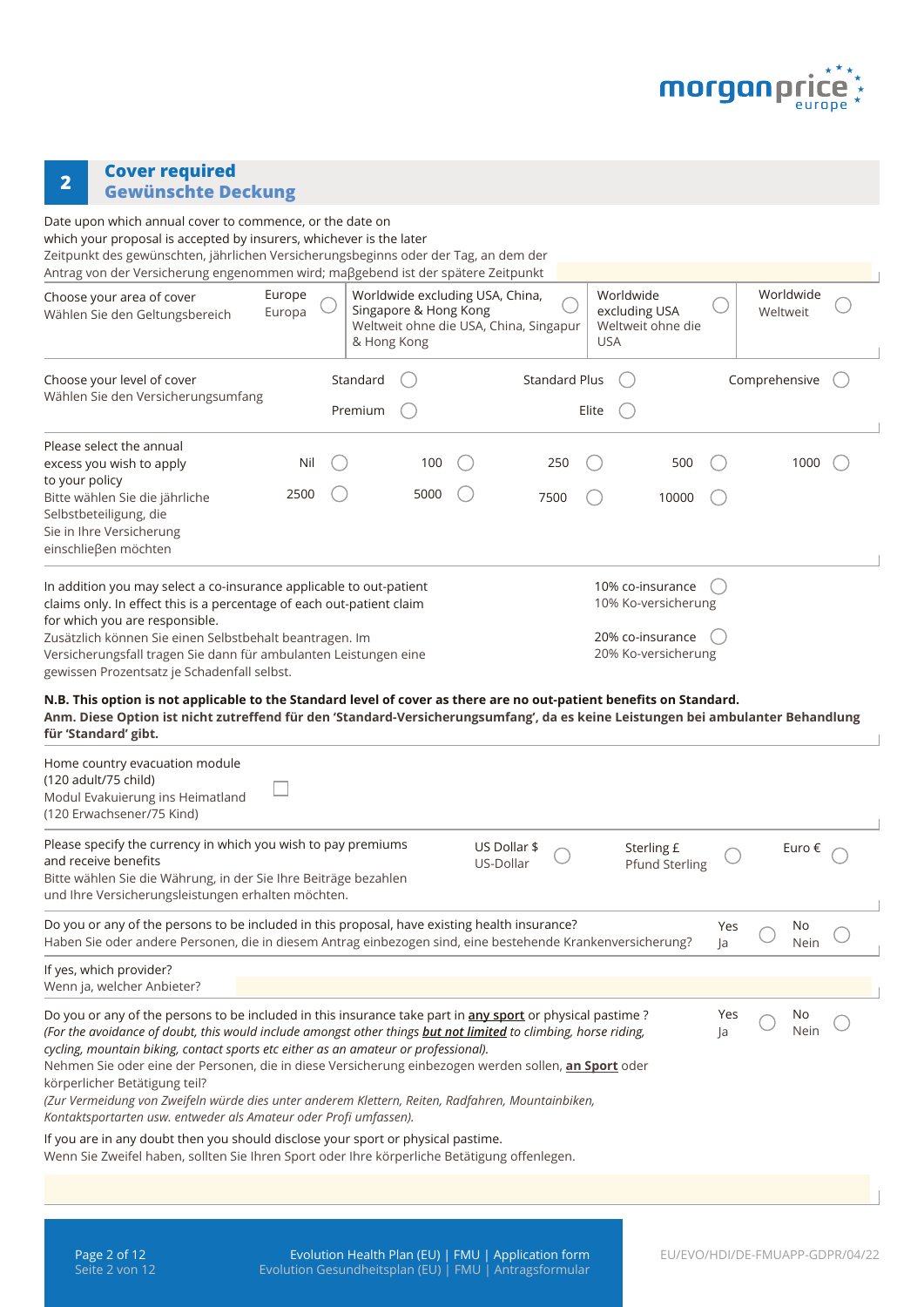

## **<sup>3</sup> Dependants to be included**

#### **Angehörige, die mitversichert werden sollen**

|                                  | Full name of dependants Relationship to proposer D.O.B<br>Vollständiger Name des<br>Angehörigen | Beziehung zum Geburtsdatum<br>Antragsteller | Nationality<br>Nationalität | Gender<br>Geschlecht Größe | Height | Weight<br>Gewicht | Occupation<br>Besetzung |
|----------------------------------|-------------------------------------------------------------------------------------------------|---------------------------------------------|-----------------------------|----------------------------|--------|-------------------|-------------------------|
| Ehepartner                       |                                                                                                 |                                             |                             |                            |        |                   |                         |
| $\overline{\phantom{0}}$<br>Dep. |                                                                                                 |                                             |                             |                            |        |                   |                         |
| $\sim$<br>Dep.                   |                                                                                                 |                                             |                             |                            |        |                   |                         |

**Please provide us with the name and address of your regular personal or family doctor/physician. If you do not have a regular doctor, please give the last doctor you visited and approximate date. - If there is a different doctor for each applicant, please provide all details and indicate which physician applies to each applicant.**

**N.B Failure to complete this part will cause a delay in the application and any claims being processed.**

**Bitte teilen Sie uns den Namen und die Anschrift Ihres Leib- oder Hausarztes mit. Wenn Sie keinen solchen Arzt haben, geben Sie den Arzt an, den Sie zuletzt besuchten, sowie das ungefähre Datum. – Falls jeder der Antragsteller einen anderen Arzt hat, teilen Sie uns dies bitte mit zusammen mit der Angabe, welcher Arzt für welchen Antragsteller zuständig ist.**

**N.B. Wenn Sie diesen Teil nicht abschließen, kommt es zu einer Verzögerung der Anmeldung und der Bearbeitung von Ansprüchen.**

Spouse<br>Ebonation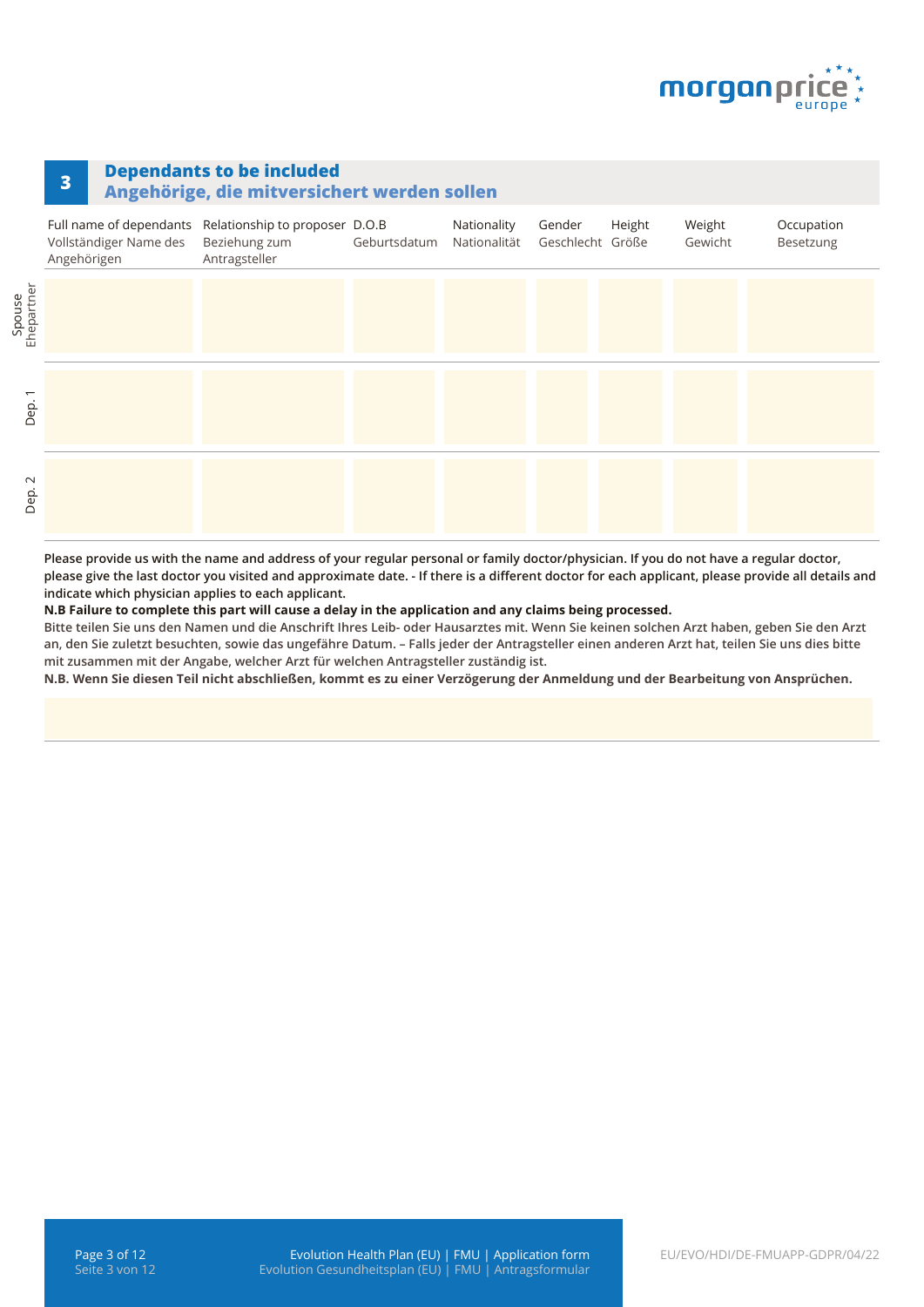

### **<sup>4</sup> Payment method Zahlungsweise**

Please specify how you would like to pay Geben Sie bitte Ihre gewünschte Zahlungsart an

Annually by credit/debit card Jährlich mit Kredit-/Debitkarte Semi annual by credit/debit card Halbjährlich mit Kredit-/Debitkarte Quarterly by credit/debit card Vierteljährlich mit Kredit-/Debitkarte Monthly by credit/debit card Monatlich mit Kredit-/Debitkarte

| Annually by bank transfer     |  |
|-------------------------------|--|
| - details supplied on request |  |
| Jährlich mit Banküberweisung  |  |
| - Einzelheiten auf Anfrage    |  |
|                               |  |

Monthly by direct debit *- only available in the EU on Euro policies only* Monatlich per Lastschrift *- Nur in der EU verfügbar und nur bei Verträgen in Euro* 

#### **Additional surcharges - credit/debit card & SEPA Direct Debits Zusätzliche Gebühren - Kredit-/Debitkarte & SEPA-Lastschriften**

| <u> Lusalliliik Gebuilleil - Nieuil / Debilnaile &amp; Ser A-Laslsli</u> |       |
|--------------------------------------------------------------------------|-------|
| Annual payment lährliche Zahlung                                         | 0%    |
| Semi annual payments Halbjährliche Zahlungen                             | $+4%$ |
| Quarterly payments Vierteljährliche Zahlungen                            | $+5%$ |
| Monthly payments Monatliche Zahlungen                                    | $+8%$ |

For Amex payments add an additional 3.5% to the surcharges above (for USD payments only). Für Amex-Zahlungen fallen zusätzlich, zu den oben genannten, Gebühren i.H.v. 3.5% an (gilt nur für Zahlungen in USD)

American Express cards can only be used for USD payments and incur a further 3.5% charge: American Express Karten können nur für USD-Zahlungen genutzt werden, es fallen zusätzliche Gebühren i.H.v. 3.5% an:

• If paying by credit/debit card please complete attached payment form Falls Sie mit Kredit-/Debitkarte bezahlen, füllen Sie bitte das beigefügte Zahlungsformular aus

#### **Additional surcharges - bank transfer Zusätzliche Gebühren - Banküberweisung**

Annual bank transfer Jährliche Banküberweisung £10/€15/\$30

The bank transfer fee does not need to be included as long as the payee selects to pay all charges. Die Banküberweisungsgebühr muss nicht inbegriffen sein, wennn der Zahlungsempfänger alle Gebühren übernimmt.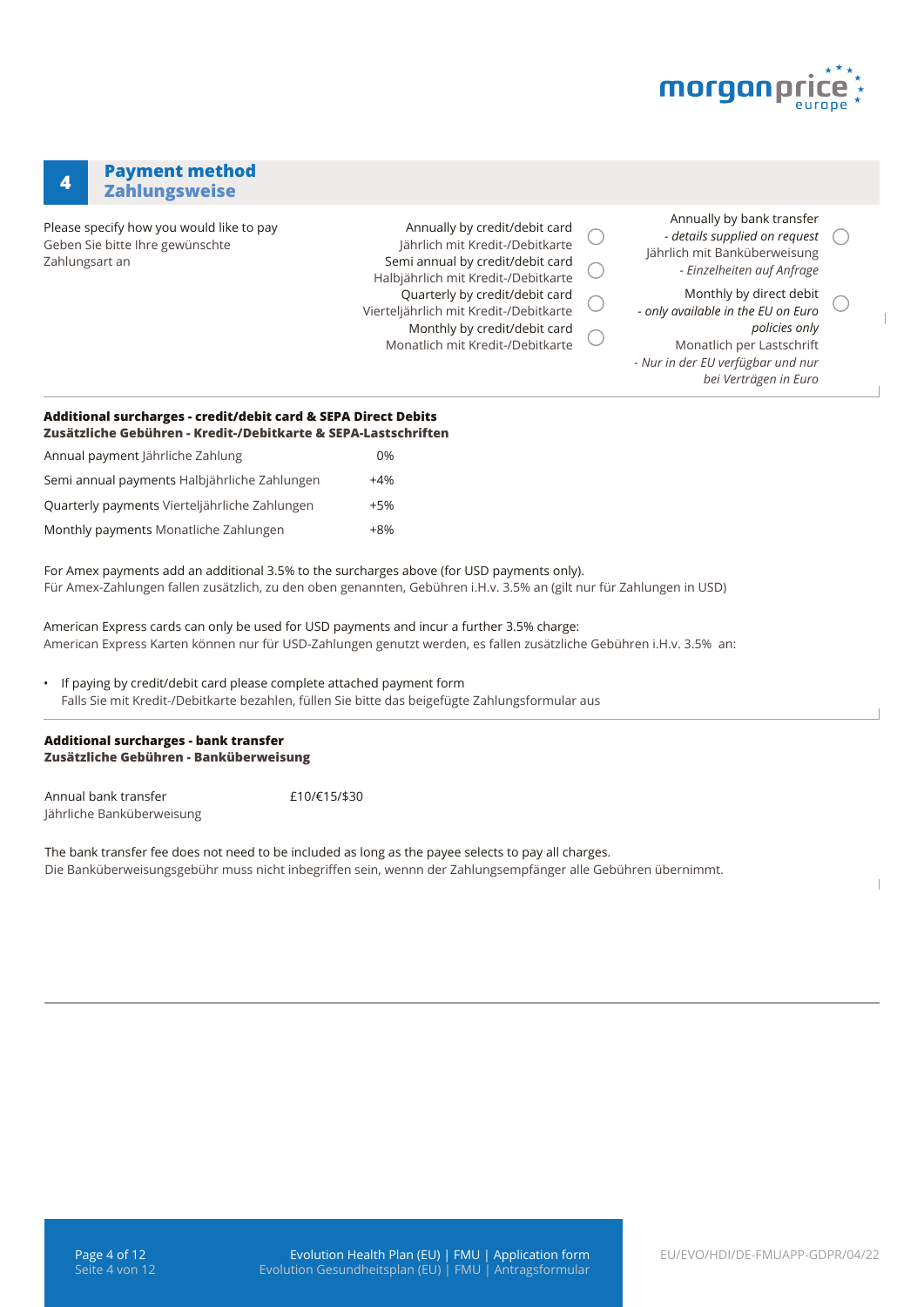

## **<sup>5</sup> Declaration Erklärung**

- a. I/We have read the policy wording and I/we understand it to be part of the contract of insurance. In particular I/We have read, understand, and accept the definitions, benefits and exclusions of the policy. Ich/wir habe/n die Versicherungsbedingungen durchgelesen und ich/wir verstehe/n, dass sie ein Teil des Versicherungsvertrages sind. Insbesondere habe/n ich wir die Definitionen, Leistungen und Ausschlüsse der Police gelesen, verstanden und akzeptiert.
- b. I/We have read, understand and accept Section 6 of this proposal on data protection. Ich/wir habe/n Abschnitt 6 dieses Angebots zum Datenschutz gelesen, verstanden und akzeptiere/n diesen.
- c. I/we am consenting for my insurance broker to act on my behalf for the purposes of transferring sensitive data. Ich/wir willige ein, dass mein Versicherungsmakler für die Zwecke der Übertragung sensibler Daten in meinem Namen handelt.
- d. To the best of my/our knowledge and belief the information given in connection with this proposal, whether in my hand or not, is true and I/we have answered all questions about this policy honestly and fully. I/We also understand that I/we must tell the insurer straight away if anything that I/we have already told the insurer changes. I/we understand that non-disclosure or misrepresentation of any facts may entitle the insurer to void the insurance. This proposal and the information provided contains statements upon which the insurers will rely in deciding whether to accept this insurance and in determining the terms and conditions of such acceptance. Die im Zusammenhand mit diesem Antrag gemachten Angaben, egal ob von mir angegeben oder nicht, sind nach bestem Wissen und Gewissen wahr und ich/wir habe/n alle Fragen hinsichtlich der Versicherung ehrlich und vollständig beantwortet. Ich/wir verstehe/n auch, dass ich/wir den Versicherer sofort benachrichtigen muβ/ müssen, falls sich etwas, was ich/wir dem Versicherer bereits mitgeteilt habe/n, ändert. Ich/wir verstehe/n, dass das Verschweigen und die falsche Darstellung von Fakten kann den Versicherer dazu berechtigen, vom Vertrag zurückzutreten. Dieser Antrag und die gemachten Angaben beinhalten Aussagen, auf die sich die Versicherer bei der Entscheidung, ob sie die Versicherung annehmen und zu welchen Bedingungen die Annahme erfolgt, verlassen werden.
- e. I/We understand that the signing of this proposal does not bind me/us to complete, or insurers to accept this insurance. eIch/wir verstehe/n, dass das Unterschreiben dieses Antrags mich/uns nicht dazu verpflichtet, die Versicherung abzuschließen, oder den Versicherer, diese anzunehmen.
- f. If I/we have elected to pay our premium by instalments using credit or debit cards and Morgan Price have agreed to this, I/we authorise Morgan Price to continue to deduct such instalments as and when they become due unless I/we cancel this credit/debit card authorisation by giving at least 14 days notice in writing. I/we understand that if I/we have made a claim, no refund will be due and I/we will have to pay any outstanding instalments due in the current period of cover.

Wenn ich / wir beschlossen haben, meine / unsere Beiträge in Raten mit einer Debit- oder Kreditkarte und Morgan Price zu bezahlen, widerrufen wir diese Autorisierung der Debit- oder Kreditkarte schriftlich mit einer Kündigungsfrist von mindestens 14 Tagen. Ich/wir verstehe/n, dass bei Geltendmachung eines Anspruch eine Rückerstattung nicht erfolgt und dass ich/wir alle noch ausstehenden Raten, die im laufenden Versicherungszeitraum fällig sind, bezahlen muβ/ müssen.

g. I/We confirm that I/we understand any claims submitted in the first six months of this policy that are not accident and emergency will be evaluated as pre-existing conditions and may not be covered under the benefits of this plan. Ich/wir bestätige, dass ich / wir verstehe, dass jegliche in den ersten sechs Monaten dieser Versicherungspolice eingereichten Ansprüche, bei denen es sich weder um einen Unfall noch einen Notfall handelt, als bestehende Erkrankungen bewertet werden und möglicherweise nicht durch die Leistungen dieses Plans gedeckt sind.

| Signature of primary applicant       | Date  |
|--------------------------------------|-------|
| Unterschrift des Hauptantragstellers | Datum |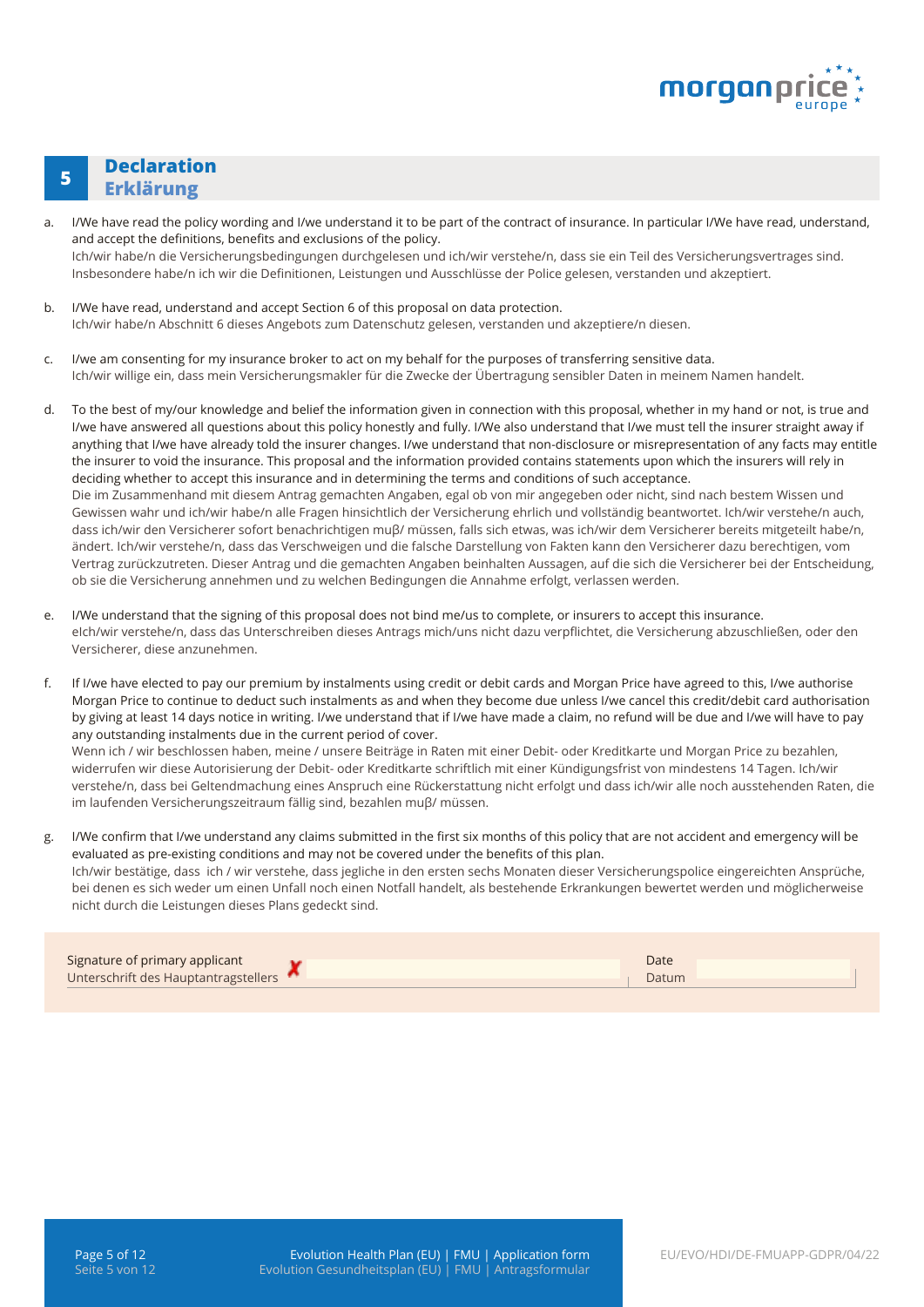

#### **<sup>6</sup> Data Protection & General Data Protection Regulations Datenschutz & Allgemeine Datenschutzbestimmungen**

This paragraph sets out how we process your data and your rights under the new laws, although you should refer to the Morgan Price (Europe) ApS Privacy Notice at [www.morgan-price.eu/privacy-policy] for further details.

In diesem Absatz wird erläutert, wie wir Ihre Daten verarbeiten und welches Ihre Rechte gemäß den neuen Gesetzen sind. Für weitere Informationen sollten Sie jedoch die Datenschutz-Bestimmungen von Morgan Price (Europe) ApS unter [www.morgan-price.eu/privacy-policy](http://www.morgan-price.com/privacy-policy) beachten.

Morgan Price (Europe) ApS together with its insurance partners are the joint controller and processor of your personal data (the insurance partner of your policy will be advised to you when you purchase the cover). We will collect your personal data including but not limited to special categories of Personal Data about you (this includes details about your sex, ethnicity, age, and information about your health and medical conditions). We respect your privacy and we are committed to protecting your personal data.

Die Morgan Price (Europe) ApS zusammen mit ihren Versicherungspartnern sind gemeinsam Verantwortliche und Auftragsverarbeiter Ihrer personenbezogenen Daten (der Versicherungspartner Ihrer Police wird Ihnen mitgeteilt beim Erwerb Ihres Versicherungsschutzes). Wir werden Ihre personenbezogenen Daten sammeln einschlieβlich aber nicht beschränkt auf besondere Arten personenbezogenen Daten über Sie (hierzu zählen Angaben zum Geschlecht, ethnische Herkunft, Alter und Informationen über Ihre Gesundheit und Ihre Erkrankungen). Wir respektieren Ihre Privatsphäre und verpflichten uns zum Schutz Ihrer personenbezogenen Daten.

This notice aims to give you information on how we collect and process your personal data when using our insurance services, including any data you may provide when you purchase our insurance products or services. Personal data, or personal information, means any information about an individual from which that person can be identified. It does not include data where the identity has been removed (anonymous data). Where we need to collect personal data by law, or under the terms of an (insurance) contract we have with you and you fail to provide that data when requested, we may not be able to perform the contract we have or are trying to enter into with you or provide the insurance services to you (for example, to provide you with medical claims insurance services). In this case, we may have to cancel the insurance product or insurance service you have with us but we will notify you if this is the case at the time. We will only use your personal data when the law allows us to. Most commonly, we will use your personal data in the following circumstances:

- Where we need to perform the insurance contract we are about to enter into or have entered into with you;
- Where we need to assess any medical conditions, claims and Health data to perform our obligations under the insurance contract;
- Where it is necessary for our legitimate interests (or those of a third party) and your interests and fundamental rights do not override those interests; • Where we need to comply with a legal or regulatory obligation.

Diese Erklärung dient dazu, Sie darüber zu informieren, wie wir Ihre personenbezogenen Daten sammeln und verarbeiten, wenn Sie unsere Versicherungsdienstleistungen nutzen, einschlieβlich jeglicher Daten, die Sie zur Verfügung stellen, wenn Sie unsere Versicherungsprodukte und -leistungen erwerben. Personenbezogene Daten oder personenbezogene Informationen sind jegliche Angaben über eine natürlichen Person, die eine Identifizierung dieser Person ermöglich. Nicht enthalten sind Daten, bei denen die Identität entfernt wurde (anonyme Daten). Wenn wir gesetzlich oder durch die Bestimmungen des Versicherungsvertrages, den wir mit Ihnen haben, dazu verpflichtet sind, personenbezogenen Daten zu sammeln, und Sie die Daten auf Verlangen nicht vorlegen, werden wir möglicherweise nicht imstande sein, den Vertrag, den wir haben oder versuchen, mit Ihnen abzuschlieβen, zu erfüllen oder Ihnen Versicherungsleistungen anzubieten (bespielsweise den Schadenservice für Krankenversicherungen). In diesem Fall werden wir möglicherweise, den Vertrag oder Versicherungsservice, den Sie mit uns haben, kündigen müssen. Sollte dies der Fall sein, werden wir Sie zu diesem Zeitpunkt darüber in Kenntnis setzen. Wir verwenden Ihre personenbezogenen Daten nur nutzen, wenn das Gesetz uns dies erlaubt. Am häufigsten werden wir Ihre personenbezogenen Daten unter folgenden Umständen verwenden:

- Wenn wir den Versicherungsvertrag, den wir gerade mit Ihnen abschlieβen oder abgeschlossen haben, erfüllen müssen;
- Wenn wir zur Erfüllung unserer, sich aus dem Versicherungsvertrag ergebender, Verpflichtungen Erkrankungen, Ansprüche und Gesundheitsdaten beurteilen müssen;
- Wenn es für die Wahrung unserer berechtigten Interessen (oder der Interessen eines Dritten) notwendig ist und Ihre Interessen und Grundrechte diese Interessen nicht überwiegen;
- Wenn wir eine rechtliche oder regulatorische Verpflichtung erfüllen müssen.

We will only use your personal data for the purposes of providing insurance products and services unless otherwise indicated to you. We may have to share your personal data with our insurance partners, which may include reinsurers, insurance intermediaries, third party medical claims administrators and other related parties to satisfy our contractual and legal obligations under the insurance contract (policy terms).

Many of our external third parties are based outside the European Economic Area (EEA) so their processing of your personal data will involve a transfer of data outside the EEA. Whenever we transfer your personal data out of the EEA, we ensure a similar degree of protection is afforded to it by ensuring that we use specific contracts approved by the European Commission. We have put in place appropriate security measures to prevent your personal data from being accidentally lost, used or accessed in an unauthorised way, altered or disclosed. In addition, we limit access to your personal data to those employees, agents, contractors and other third parties who have a business need to know. They will only process your personal data on our instructions and they are subject to a duty of confidentiality.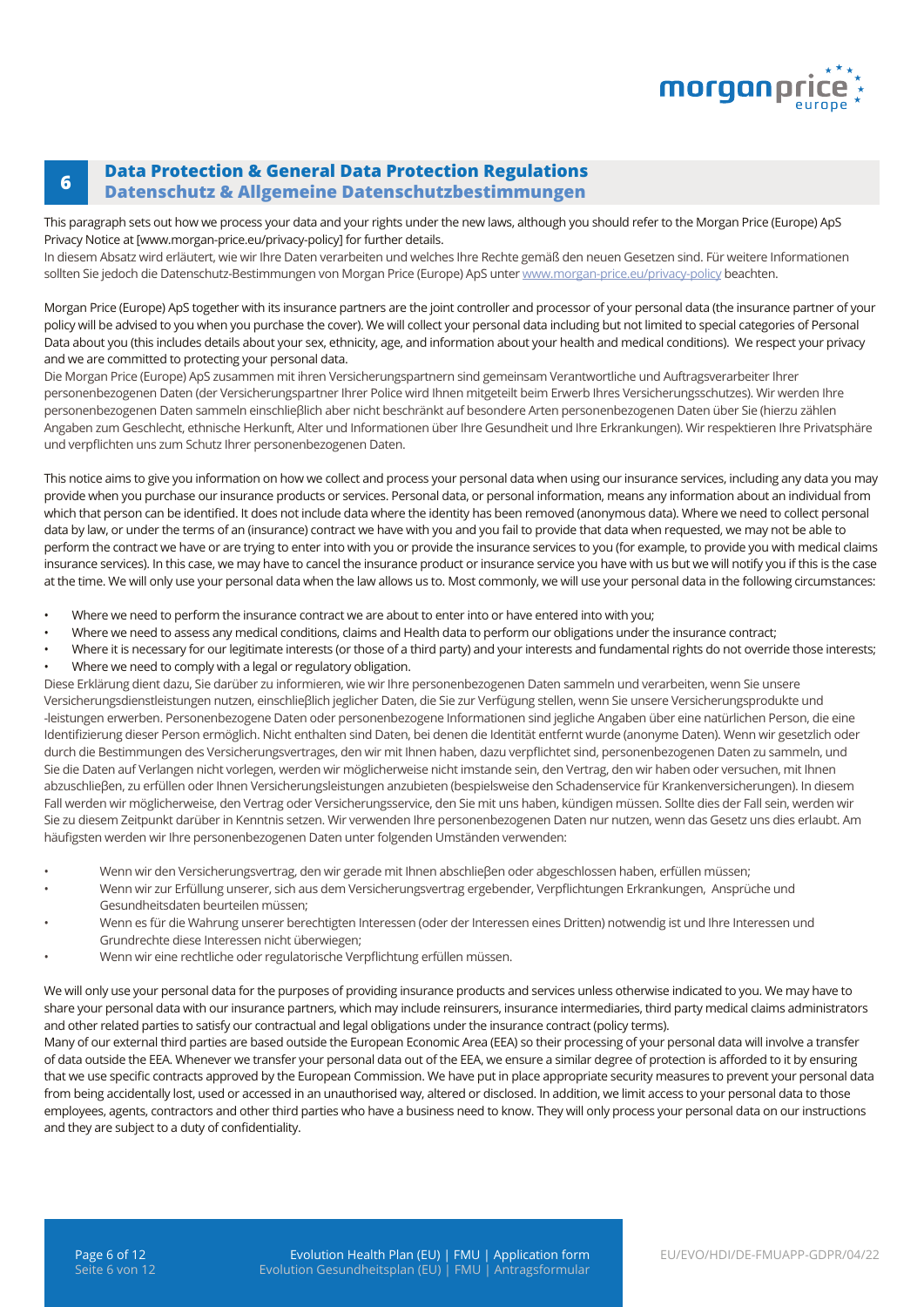

### **<sup>6</sup> Data Protection & General Data Protection Regulations** — continued **Datenschutz & Allgemeine Datenschutzbestimmungen** — Fortsetzung

Wir verwenden Ihre personenbezogenen Daten nur für die Bereitstellung von Versicherungsprodukten und -leistungen nutzen, sofern es Ihnen gegenüber nicht anders angegeben wurde. Es könnte für uns erforderlich sein, Ihre personenbezogenen Daten mit unseren Versicherungspartnern, zu denen Rückversicherer, Versicherungsvermittler, Drittverwalter medizinischer Ansprüche und andere verbundene Parteien gehören, zu teilen, um unsere vertraglichen und gesetzlichen Pflichten aus dem Versicherungsvertrag (den Versicherungsbedingungen) zu erfüllen.

Viele unserer auβenstehender Dritte sind außerhalb des Europäischen Wirtschaftsraums (EWR) ansässig, so dass deren Verarbeitung Ihrer personenbezogenen Daten eine Datenübertragung in Länder außerhalb des EWR umfassen wird. Wann immer wir Ihre personenbezogenen Daten aus dem EWR in Drittländer übermitteln, gewährleisten wir dabei ein vergleichbares Schutzniveau, indem sichergestellt wird, dass wir spezifische, von der Europäischen Kommission genehmigte, Verträge nutzen. Wir haben geeignete Sicherungsmaßnahmen ergriffen, um versehentlichen Verlust, unberechtigte Nutzung, unbefugten Zugriff sowie Veränderung und Weitergabe Ihrer personenbezogenen Daten zu verhindern. Darüber hinaus begrenzen wir den Zugriff auf Ihre personenbezogenen Daten auf die Mitarbeiter, Vertreter, Auftragnehmer und andere Dritte, die von diesem Kenntnis haben müssen. Sie werden Ihre personenbezogenen Daten nur auf unsere Weisung verarbeiten und sie unterliegen der Schweigepflicht.

We will only retain your personal data for as long as necessary to fulfill the purposes we collected it for, including for the purposes of satisfying any legal, accounting, or reporting requirements.

Under certain circumstances, you have rights under data protection laws in relation to your personal data. More details of these rights can be found within our Privacy Notice and at [\[www.morgan-price.eu/privacy-policy\]](http://www.morgan-price.com/privacy-policy). These rights include: Request access to your personal data; Request correction of your personal data; Request erasure of your personal data; Object to processing of your personal data; Request restriction of processing your personal data; Request transfer of your personal data and Right to withdraw consent.

Wir werden Ihre personenbezogenen Daten nur solange speichern, wie es notwendig ist, um die Zwecke zu erfüllen, aus denen wir sie gesammelt haben, auch um allen Rechts-, Rechnungslegungs- und Berichterstattungsanforderungen zu entsprechen.

Unter bestimmten Umständen besitzen Sie gemäß den datenschutzrechtlichen Regelungen Rechte in Bezug auf Ihre personenbezogenen Daten. Weitere Einzelheiten zu Ihren Rechten finden Sie in unserer Datenschutzerklärung und auf [[www.morgan-price.eu/privacy-policy](http://www.morgan-price.com/privacy-policy)]. Diese Rechte umfassen: auf Verlangen Zugang zu Ihrer personenbezogenen Daten; auf Verlangen Berichtigung Ihrer personenbezogenen Daten; auf Verlangen Löschung Ihrer personenbezogenen Daten; Widerspruch gegen die Verarbeitung Ihrer personenbezogenen Daten; auf Verlangen Beschränkung der Verarbeitung Ihrer personenbezogenen Daten; auf Verlangen Übertragung hrer personenbezogenen Daten und das Recht, Ihre Einwilligung zu widerrufen.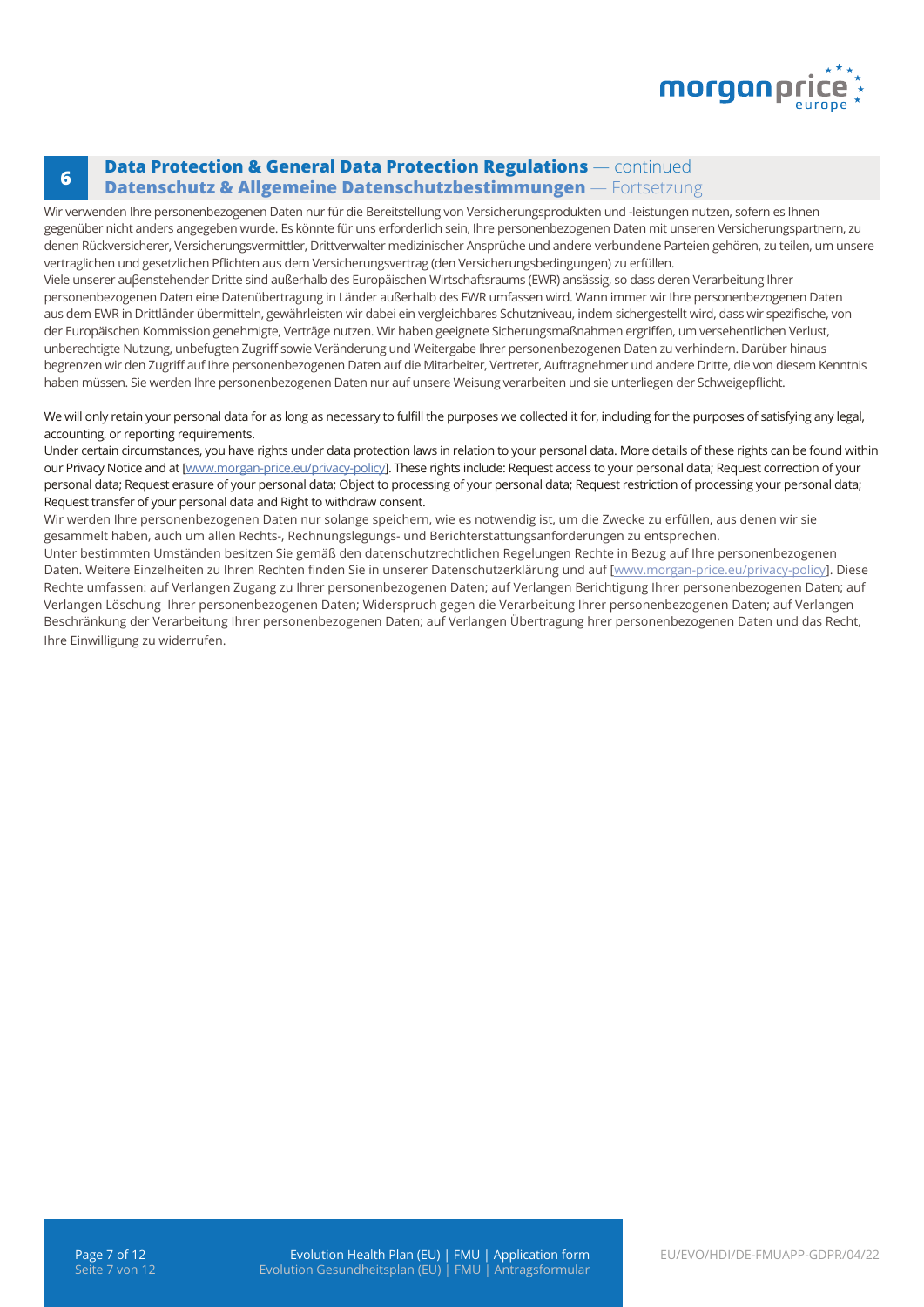

## **FOR OFFICE USE ONLY! NUR FÜR DEN GEBRAUCH IM BÜRO!**<br> **Part B**<br> **Part B**



## **<sup>7</sup> Confidential medical declaration Vertrauliche medizinische Erklärung**

**Important:** You and the persons applying for cover under this policy must declare to us any and all known pre-existing medical conditions. If you do not tell us, your policy may be cancelled and any claim you make may not be paid.

**Wichtig:** Sie und die Personen, die einen Antrag auf Versicherungsschutz im Rahmen dieser Police stellen, müssen uns sämtliche bekannten Vorerkrankungen mitteilen. Wenn Sie dies nicht angeben, kann die Versicherungspolice gekündigt werden und jeder von Ihnen geltend gemachte Anspruch wird nicht bezahlt.

|    |                                                                                                                                                                                                                                                                                                                                                                        | Policyholder                                                   | <b>Spouse</b>                                                                                                                                                                                                                                                                                                                  | Dep. 1                                             | Dep. 2                                          |
|----|------------------------------------------------------------------------------------------------------------------------------------------------------------------------------------------------------------------------------------------------------------------------------------------------------------------------------------------------------------------------|----------------------------------------------------------------|--------------------------------------------------------------------------------------------------------------------------------------------------------------------------------------------------------------------------------------------------------------------------------------------------------------------------------|----------------------------------------------------|-------------------------------------------------|
| 1. | Are any medical/surgical/dental consultations and/<br>or procedures (including x-ray lab or other testing)<br>recommended, scheduled or contemplated for any<br>applicant?<br>Sind irgendwelche ärztlichen/chirurgischen/<br>zahnärztlichen Untersuchungen (darunter Röntgen<br>und andere Tests) für einen der Antragsteller<br>empfohlen, angesetzt oder vorgesehen? | $\frac{Yes}{Ja}$ $\bigcirc$ $\frac{No}{Nein}$ $\bigcirc$<br> a | $\frac{Yes}{Ja}$ $\bigcirc$ $\frac{No}{Nein}$ $\bigcirc$                                                                                                                                                                                                                                                                       | Yes $\bigcirc$ No<br>Ja $\bigcirc$ Nein $\bigcirc$ | Yes $\bigcirc$ No<br>Ja $\bigcirc$ Neir<br>Nein |
|    | <b>Additional information</b><br>Zusätzliche Informationen                                                                                                                                                                                                                                                                                                             |                                                                |                                                                                                                                                                                                                                                                                                                                |                                                    |                                                 |
| 2. | Has any applicant ever been refused medical or dental<br>insurance, or ever had a policy postponed, rated or<br>accepted on special terms?<br>Wurde einem der Antragsteller je eine Kranken- oder<br>Zahnversicherung verweigert oder wurde je eine<br>Versicherung aufgeschoben, bewertet oder unter<br>besonderen Bedingungen angenommen?                            |                                                                | $\frac{\text{Yes}}{\text{Ja}} \bigcirc \frac{\text{No}}{\text{Nein}} \bigcirc \quad \frac{\text{Yes}}{\text{Ja}} \bigcirc \frac{\text{No}}{\text{Nein}} \bigcirc \quad \frac{\text{Yes}}{\text{Ja}} \bigcirc \frac{\text{No}}{\text{Nein}} \bigcirc \quad \frac{\text{Yes}}{\text{Ja}} \bigcirc \frac{\text{No}}{\text{Nein}}$ |                                                    |                                                 |
|    | <b>Additional information</b><br>Zusätzliche Informationen                                                                                                                                                                                                                                                                                                             |                                                                |                                                                                                                                                                                                                                                                                                                                |                                                    |                                                 |
| 3. | Has any applicant been examined by, consulted with,<br>or received medical treatment from a physician in the<br>last 12 months?<br>Wurde einer der Antragsteller in den letzten 12<br>Monaten von einem Arzt untersucht, beraten oder<br>medizinisch behandelt?                                                                                                        |                                                                | Yes $\bigcirc$ No $\bigcirc$ Yes $\bigcirc$ No $\bigcirc$ Yes $\bigcirc$ No $\bigcirc$ Yes $\bigcirc$ No $\bigcirc$ Yes $\bigcirc$ No $\bigcirc$ Yes $\bigcirc$ No $\bigcirc$ No $\bigcirc$ No $\bigcirc$ No $\bigcirc$ Nein                                                                                                   |                                                    |                                                 |
|    | <b>Additional information</b><br>Zusätzliche Informationen                                                                                                                                                                                                                                                                                                             |                                                                |                                                                                                                                                                                                                                                                                                                                |                                                    |                                                 |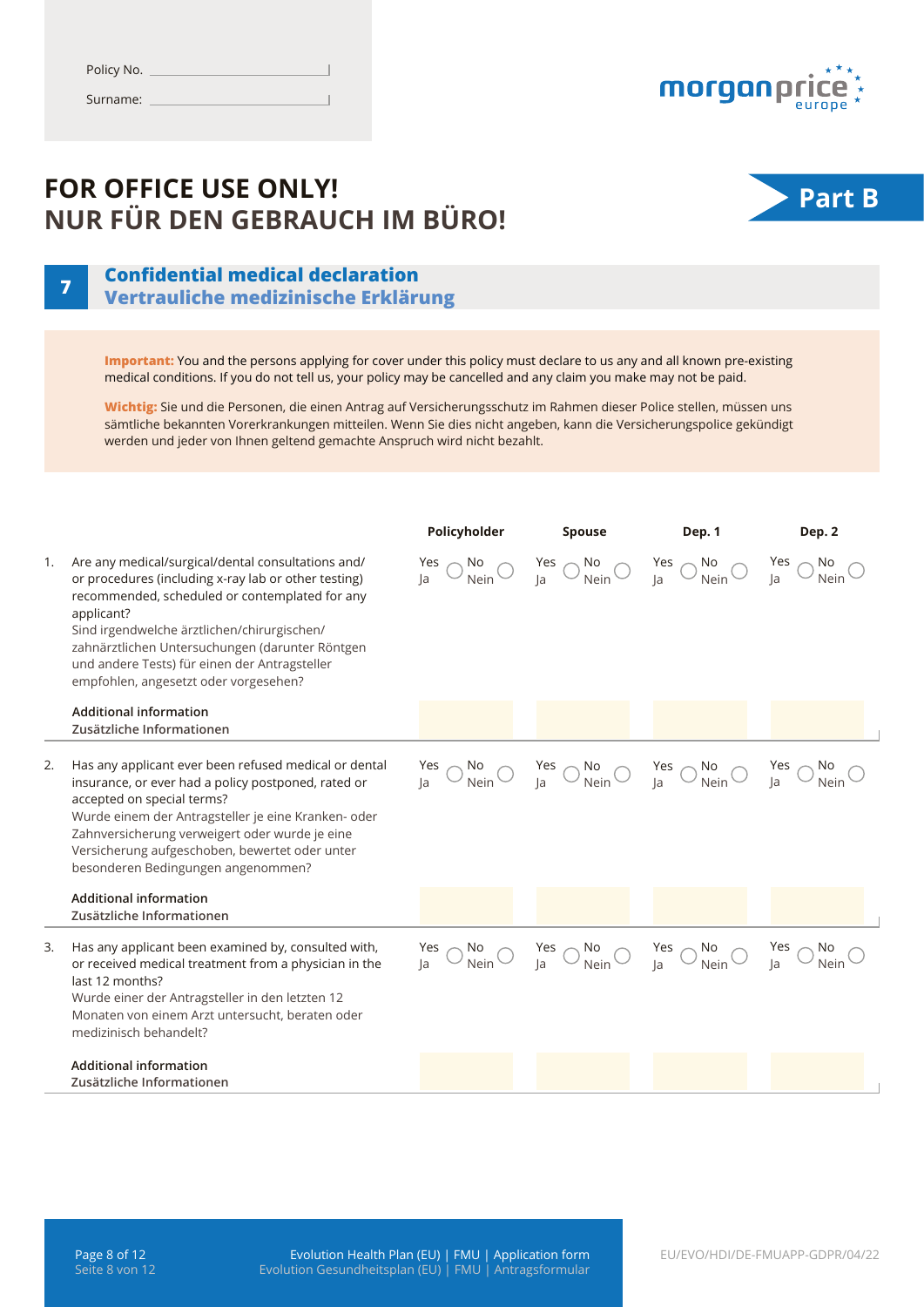

|    |                                                                                                                                                                                                                                                                                                                           | Policyholder                              | <b>Spouse</b>                                                                                                                                                                                                            | Dep. 1 | Dep. 2 |
|----|---------------------------------------------------------------------------------------------------------------------------------------------------------------------------------------------------------------------------------------------------------------------------------------------------------------------------|-------------------------------------------|--------------------------------------------------------------------------------------------------------------------------------------------------------------------------------------------------------------------------|--------|--------|
| 4. | Has any applicant been examined by, consulted<br>with, or received medical treatment from a medical<br>specialist or consultant in the last 5 years?<br>Wurde einer der Antragsteller in den letzten 5<br>Jahren von einem Facharzt untersucht, beraten oder<br>medizinisch behandelt?                                    | Yes<br>$\frac{N_0}{N_{\text{ein}}}$<br>la | $\frac{Yes}{la}$ $\bigcirc$ $\frac{No}{Nein}$ $\bigcirc$ $\frac{Yes}{la}$ $\bigcirc$ $\frac{No}{Nein}$ $\bigcirc$                                                                                                        |        | No.    |
|    | <b>Additional information</b><br>Zusätzliche Informationen                                                                                                                                                                                                                                                                |                                           |                                                                                                                                                                                                                          |        |        |
| 5. | Has any applicant been confined (stayed overnight)<br>in a hospital, clinic, sanatorium, or other treatment<br>facility in the last 5 years?<br>Lag einer der Antragsteller in den letzten 5<br>Jahren (über Nacht) in einem Krankenhaus, einer<br>Klinik, einem Sanatorium oder einer anderen<br>Behandlungseinrichtung? |                                           | $\frac{Yes}{Ia}$ $\bigcirc$ $\frac{No}{Nein}$ $\bigcirc$ $\frac{Yes}{Ia}$ $\bigcirc$ $\frac{No}{Nein}$ $\bigcirc$ $\frac{Yes}{Ia}$ $\bigcirc$ $\frac{No}{Nein}$ $\bigcirc$ $\frac{Yes}{Ia}$ $\bigcirc$ $\frac{No}{Nein}$ |        |        |
|    | <b>Additional information</b><br>Zusätzliche Informationen                                                                                                                                                                                                                                                                |                                           |                                                                                                                                                                                                                          |        |        |

6. Has any applicant had any disease or impairment of or suffered any symptoms or required any medication, treatment or hospital consultation(s) for the following? *- Please answer all questions.* 

Hat einer der genannten Antragsteller an Erkrankungen oder Beeinträchtigung von oder an irgendwelchen Symptomen gelitten oder benötigte irgendwelche Medikamente, Behandlung oder Krankenhausberatung(en) aus einem der folgenden Gründe? – *Bitte beantworten Sie alle Fragen*

**Please note that if you answer yes to any of these questions, you MUST provide further details in the additional information section.**

**Bitte beachten Sie, dass Sie, wenn Sie eine der Fragen mit Ja beantworten, im Abschnitt "Zusätzlichen Informationen" nähere Angaben machen müssen.**

| 6.1. | AIDS/ARC/HIV<br>AIDS/ARC/HIV                                                                                                                                                                    | No<br>Yes<br>la<br>Nein        | Yes<br>No<br>Nein<br>la                    | Yes<br>No.<br> a <br>Nein       | Yes<br>la<br>Nein        |
|------|-------------------------------------------------------------------------------------------------------------------------------------------------------------------------------------------------|--------------------------------|--------------------------------------------|---------------------------------|--------------------------|
| 6.2. | Alcohol dependency or drug/substance abuse<br>Alkoholabhängigkeit oder Drogen-/<br>Suchtmittelmissbrauch                                                                                        | Yes<br>No<br> a <br>Nein       | Yes<br>No<br>Nein<br>la                    | Yes<br>No<br> a <br>Nein        | Yes<br>No<br> a <br>Nein |
| 6.3. | Anaemia or any blood disorder<br>Blutarmut oder eine andere Bluterkrankung                                                                                                                      | Yes<br>No<br><b>Nein</b><br>la | No<br>Yes<br>Nein<br> a                    | Yes<br>No<br>la<br>Nein         | Yes<br>No<br>Ja<br>Nein  |
| 6.4. | Arthritis, or any disorder of any muscles or joints<br>Arthritis oder irgendeine Erkrankung der Muskeln<br>oder Gelenke                                                                         | Yes<br>No<br>Nein<br>la        | No<br>Yes<br>Nein<br>la                    | Yes $\sim$<br>No.<br>la<br>Nein | Yes<br>No<br>la<br>Nein  |
| 6.5. | Asthma, bronchitis or any other respiratory disorder<br>Asthma, Bronchitis oder irgendeine andere<br>Atemwegserkrankung                                                                         | Yes<br>No.<br>Nein<br>la       | No<br>Yes<br>Nein<br>la                    | Yes<br>No<br>la<br>Nein         | Yes<br>No<br>la<br>Nein  |
| 6.6. | Back/spine/neck<br>Rücken/Wirbelsäule/Nacken                                                                                                                                                    | Yes<br>No.<br>Nein<br>la       | No<br>Yes<br>Nein<br>la                    | Yes<br>No<br>$l$ a<br>Nein      | Yes<br>No<br> a <br>Nein |
| 6.7. | Blood pressure/hypertension<br>If yes, please complete our hypertension questionnaire<br>Blutdruck/Hypertonie (Bluthochdruck)<br>Falls ja, füllen Sie bitte unseren<br>Hypertoniefragebogen aus | Yes<br>No.<br>Nein<br>la       | No<br>Yes<br>$\overline{\mathcal{M}}$ Nein | Yes $\bigcirc$ la<br>No         | Nein                     |
| 6.8. | Blood vessels/clots/circulatory system<br>Blutgefäße/Blutgerinnsel/Kreislauf                                                                                                                    | Yes<br>No<br>Nein<br>la        | No<br>Yes<br>la<br>Nein                    | Yes<br>No.<br> a <br>Nein       | Yes<br>No<br>la<br>Nein  |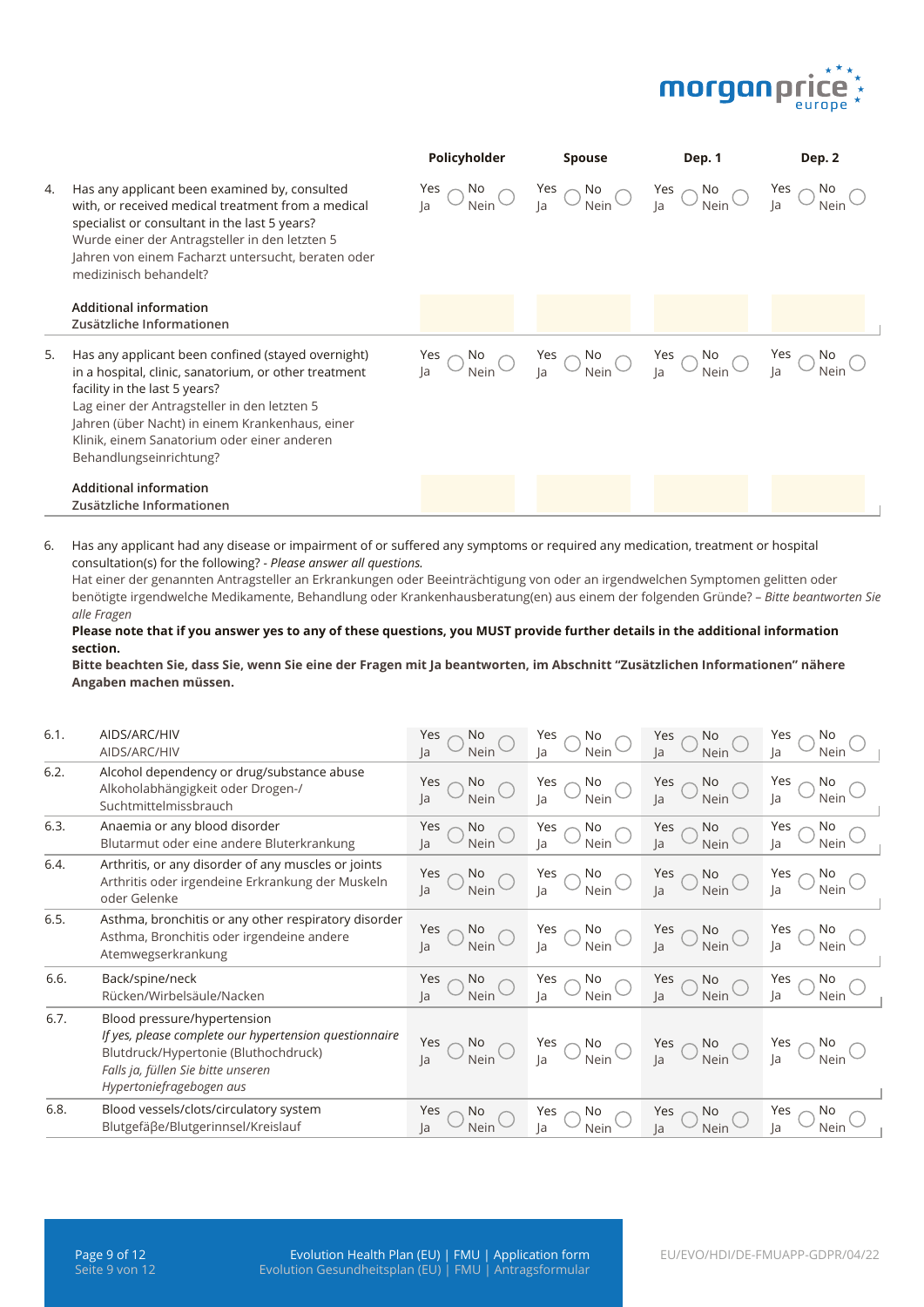

|       |                                                                                                                                                                                                                                                                                                                                  | Policyholder                     | Spouse                                  | Dep. 1                         | Dep. 2                   |
|-------|----------------------------------------------------------------------------------------------------------------------------------------------------------------------------------------------------------------------------------------------------------------------------------------------------------------------------------|----------------------------------|-----------------------------------------|--------------------------------|--------------------------|
| 6.9.  | Bones (including fractures)<br>Knochen (inkl. Brüche)                                                                                                                                                                                                                                                                            | Yes<br>No<br>Ja<br>Nein          | No<br>Yes<br>Nein<br>Ja                 | No<br>Yes<br>Nein<br>Ja        | Yes<br>No<br>Ja<br>Nein  |
| 6.10. | Brain/head<br>Gehirn/Kopf                                                                                                                                                                                                                                                                                                        | Yes<br>No<br>Ja<br>Nein          | Yes<br>No<br>Nein<br>Ja                 | No<br>Yes<br>Nein<br>Ja        | Yes<br>No<br>Nein<br>Ja  |
| 6.11. | Cancer, tumour, growth or cyst<br>Krebst, Tumor, Geschwulst oder Zyste<br>If yes, please complete our cancer questionnaire<br>Falls die Frage mit "ja" beantwortet wird, ist die<br>Beantwortung unsers Fragebogens zu<br>Krebserkrankungen erforderlich                                                                         | Yes<br>No.<br> a <br>Nein        | Yes<br>No<br>Nein<br>Ja                 | Yes<br>No<br>Nein<br> a        | Yes<br>No.<br>Nein<br>Ja |
| 6.12. | Carpal tunnel syndrome<br>Karpaltunnelsyndrom                                                                                                                                                                                                                                                                                    | Yes<br>No<br>Nein<br>Ja          | Yes<br>No<br>Ja<br>Nein                 | No<br>Yes<br>Nein<br>Ja        | Yes<br>No<br>Nein<br>Ja  |
| 6.13. | Cerebrovascular disease/disorder or stroke<br>Zerebrovaskuläre Erkrankung/Störung oder<br>Schlaganfall                                                                                                                                                                                                                           | No<br>Yes<br>Nein<br>Ja          | No<br>Yes<br>Ja<br>Nein                 | Yes<br>No<br>Nein<br>Ja        | Yes<br>No<br>Ja<br>Nein  |
| 6.14. | Chest pains, palpitations, heart murmur, angina,<br>heart attack or any other heart disorder<br>Schmerzen in der Brust, Herzrasen, Herzgeräusche,<br>Angina, Herzinfarkt oder irgendeine andere<br>Herzerkrankung                                                                                                                | Yes<br>No.<br>la<br>Nein         | Yes<br>No<br> a <br>Nein                | No<br>Yes<br>Nein<br> a        | Yes<br>No<br>Ja<br>Nein  |
| 6.15. | Cholesterol/Hypercholesterolemia<br>Cholesterin/Hypercholesterolämie<br>If yes, please complete our cholesterol questionnaire<br>Falls die Frage mit "ja" beantwortet wird, ist die<br>Beantwortung unsers Fragebogens zu Cholesterin<br>erforderlich.                                                                           | Yes<br>No<br>Nein<br> a          | Yes $\bigcirc$ No<br>Ja $\bigcirc$ Nein | No<br>Nein<br>Yes<br>Ja        | Yes<br>Nein<br> a        |
| 6.16. | Cystic fibrosis<br>Mukoviszidose                                                                                                                                                                                                                                                                                                 | Yes<br>No<br>Ja<br>Nein          | No<br>Yes<br>Nein<br>Ja                 | Yes<br>No<br>Ja<br>Nein        | Yes<br>No<br>Ja<br>Nein  |
| 6.17. | Dental/gum disease<br>Zahn-/Zahnfleischerkrankung                                                                                                                                                                                                                                                                                | Yes<br>No<br>Ja<br>Nein          | No<br>Yes<br>Nein<br>Ja                 | Yes<br>No<br>Ja<br>Nein        | Yes<br>No<br>Ja<br>Nein  |
| 6.18. | Diabetes (including where under control by medication)<br>Diabetes (auch wenn diese bereits durch die<br>Einnahme von Medikamenten eingestellt sind)<br>If yes, please complete our diabetes questionnaire<br>Falls die Frage mit "ja" beantwortet wird, ist die<br>Beantwortung unsers Fragebogens zu diabetes<br>erforderlich. | Yes<br>No.<br> a <br><b>Nein</b> | Yes<br>No<br>Nein<br>la                 | Yes<br><b>No</b><br>la<br>Nein | No.<br>Yes<br>la<br>Nein |
| 6.19. | Ears, eyes, nose or throat<br>Ohren, Augen, Nase oder Hals                                                                                                                                                                                                                                                                       | Yes<br>No<br>Nein<br>Ja          | Yes<br>No<br>Ja<br>Nein                 | Yes<br>No<br>Ja<br>Nein        | No<br>Yes<br>Ja<br>Nein  |
| 6.20. | Epilepsy, convulsions, seizures, fits<br>Epilepsie, Krämpfe, Krampfanfälle, Anfälle                                                                                                                                                                                                                                              | Yes<br>No<br>Nein<br>Ja          | Yes<br>No<br>Nein<br>Ja                 | Yes<br>No<br>Ja<br>Nein        | Yes<br>No<br>Ja<br>Nein  |
| 6.21. | Gastrointestinal disorder (stomach/intestines)<br>Magen-Darm-Erkrankung (Magen, Darm)                                                                                                                                                                                                                                            | Yes<br>No<br>Nein<br>Ja          | Yes<br>No<br>Nein<br>Ja                 | Yes<br>No<br>Ja<br>Nein        | Yes<br>No<br>Nein<br>Ja  |
| 6.22. | Gout<br>Gicht                                                                                                                                                                                                                                                                                                                    | Yes<br>No<br>Ja<br>Nein          | Yes<br>No<br>Nein<br>Ja                 | Yes<br>No<br>Nein<br>Ja        | Yes<br>No<br>Nein<br>Ja  |
| 6.23. | Hernia<br>Leistenbruch                                                                                                                                                                                                                                                                                                           | Yes<br>No<br>Nein<br>Ja          | Yes<br>No<br>Ja<br>Nein                 | Yes<br>No<br>Ja<br>Nein        | Yes<br>No<br>Ja<br>Nein  |
|       | If yes, please state the type of hernia i.e inguinal<br>Falls die Frage mit "ja" beantwortet wird, geben Sie<br>bitte die Art der Hernie bzw. des Leistenbruchs an<br>erforderlich.                                                                                                                                              |                                  |                                         |                                |                          |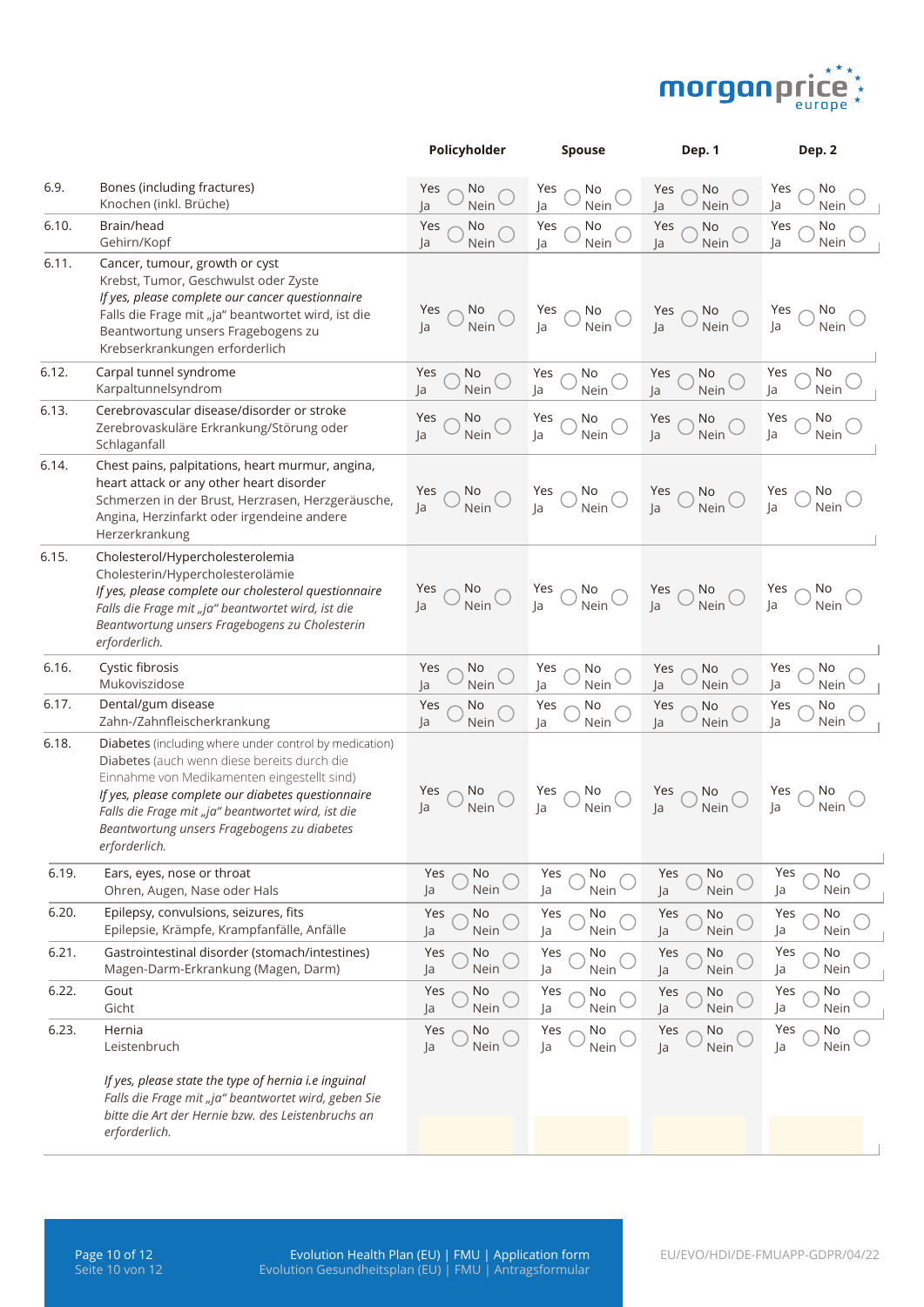

|       |                                                                                                                                                                                                                                                                                                                                                                  | Policyholder            | <b>Spouse</b>           | Dep. 1                         | Dep. 2                  |
|-------|------------------------------------------------------------------------------------------------------------------------------------------------------------------------------------------------------------------------------------------------------------------------------------------------------------------------------------------------------------------|-------------------------|-------------------------|--------------------------------|-------------------------|
| 6.24. | Immune system disorder<br>Störungen des Immunsystems                                                                                                                                                                                                                                                                                                             | Yes<br>No<br>Nein<br>Ja | Yes<br>No<br>Ja<br>Nein | Yes<br>No<br>Nein<br>Ja        | Yes<br>No<br>Nein<br>Ja |
| 6.25. | Injury, operation, physical defect or deformity<br>Verletzung, Operation, körperliches Gebrechen oder<br>Deformation                                                                                                                                                                                                                                             | Yes<br>No<br>Nein<br>Ja | Yes<br>No<br>Ja<br>Nein | Yes<br>No<br>Ja<br>Nein        | No<br>Yes<br>Nein<br>Ja |
| 6.26. | Kidney/bladder/urinary tract<br>Niere/Blasé/Harnwege                                                                                                                                                                                                                                                                                                             | Yes<br>No<br>Nein<br>Ja | No<br>Yes<br>Nein<br>Ja | Yes<br>No<br>Ja<br>Nein        | No<br>Yes<br>Nein<br>Ja |
| 6.27. | Liver, gall-bladder, pancreas or spleen<br>Leber, Gallenblase, Bauchspeichelsrüse oder Milz                                                                                                                                                                                                                                                                      | Yes<br>No<br>Nein<br>Ja | No<br>Yes<br>Nein<br>Ja | Yes<br>No<br>Ja<br>Nein        | No<br>Yes<br>Nein<br>Ja |
| 6.28. | Lungs/breathing<br>Lunge/Atmung                                                                                                                                                                                                                                                                                                                                  | Yes<br>No<br>Ja<br>Nein | Yes<br>No<br>Nein<br>Ja | Yes<br>No<br>Nein<br>Ja        | No<br>Yes<br>Nein<br>Ja |
| 6.29. | Mental/nervous disorder<br>Mentale Störung/Nervenkrankheit                                                                                                                                                                                                                                                                                                       | Yes<br>No<br>Ja<br>Nein | Yes<br>No<br>Ja<br>Nein | Yes<br>No<br>Ja<br>Nein        | No<br>Yes<br>Nein<br>Ja |
| 6.30. | Neurological/nervous system<br>Neurologisches System/Nervensystem                                                                                                                                                                                                                                                                                                | Yes<br>No<br>Ja<br>Nein | Yes<br>No<br>Nein<br>Ja | Yes<br>No<br>Ja<br>Nein        | Yes<br>No<br>Ja<br>Nein |
| 6.31. | Paralysis<br>Lähmung                                                                                                                                                                                                                                                                                                                                             | Yes<br>No<br>Ja<br>Nein | Yes<br>No<br>Nein<br>Ja | Yes<br>No<br>Nein<br>Ja        | No<br>Yes<br>Nein<br>Ja |
| 6.32. | Prostate<br>Prostata                                                                                                                                                                                                                                                                                                                                             | Yes<br>No<br>Ja<br>Nein | Yes<br>No<br>Ja<br>Nein | Yes<br>No<br>Ja<br>Nein        | Yes<br>No<br>Nein<br>Ja |
| 6.33. | Rheumatic fever<br>Rheumatisches Fieber                                                                                                                                                                                                                                                                                                                          | No<br>Yes<br>Ja<br>Nein | Yes<br>No<br>Nein<br>Ja | Yes<br>No<br><b>Nein</b><br>Ja | Yes<br>No<br>Ja<br>Nein |
| 6.34. | Reproductive disorder or infertility<br>Reproduktionsstörung oder Unfruchtbarkeit                                                                                                                                                                                                                                                                                | Yes<br>No<br>Ja<br>Nein | Yes<br>No<br>Nein<br>Ja | Yes<br>No<br>Ja<br>Nein        | Yes<br>No<br>Ja<br>Nein |
| 6.35. | Skin<br>Haut                                                                                                                                                                                                                                                                                                                                                     | Yes<br>No<br>Ja<br>Nein | Yes<br>No<br>Nein<br>Ja | No<br>Yes<br>Ja<br>Nein        | Yes<br>No<br>Ja<br>Nein |
| 6.36. | Sleep disorder<br>Schlafstörung                                                                                                                                                                                                                                                                                                                                  | Yes<br>No<br>Ja<br>Nein | Yes<br>No<br>Nein<br>Ja | Yes<br>No<br>Nein<br>Ja        | Yes<br>No<br>Ja<br>Nein |
| 6.37. | Stroke<br>Schlaganfall                                                                                                                                                                                                                                                                                                                                           | Yes<br>No<br>Ja<br>Nein | Yes<br>No<br>Nein<br>Ja | No<br>Yes<br>Nein<br>Ja        | Yes<br>No<br>Ja<br>Nein |
| 6.38. | Surgical operation<br>Chirurgische Operation                                                                                                                                                                                                                                                                                                                     | Yes<br>No<br>Ja<br>Nein | Yes<br>No<br>Nein<br>Ja | Yes<br>No<br>Nein<br>Ja        | Yes<br>No<br>Ja<br>Nein |
| 6.39. | Ulcer<br>Geschwür                                                                                                                                                                                                                                                                                                                                                | Yes<br>No<br>Ja<br>Nein | Yes<br>No<br>Nein<br>Ja | Yes<br>No<br>Nein<br>Ja        | Yes<br>No<br>Ja<br>Nein |
| 6.40. | Thyroid (including where under control by medication)<br>Schilddrüsenerkrankungen (auch wenn diese bereits<br>durch die Einnahme von Medikamenten eingestellt<br>sind)<br>If yes, please complete our thyroid questionnaire<br>Falls die Frage mit "ja" beantwortet wird, ist die<br>Beantwortung unsers Fragebogens zu<br>Schilddrüsenerkrankungen erforderlich | No<br>Yes<br>Nein<br>Ja | Yes<br>No<br>Ja<br>Nein | Yes<br>No.<br> a <br>Nein      | Yes<br>N0<br>Ja<br>Nein |
| 6.41. | Urinary abnormality<br>Anomalie der Harnwege                                                                                                                                                                                                                                                                                                                     | Yes<br>No<br>Nein<br>Ja | Yes<br>No<br>Nein<br>Ja | Yes<br>No<br>Ja<br>Nein        | No<br>Yes<br>Ja<br>Nein |
| 6.42. | Other medical condition not listed<br>Andere, nicht aufgeführte Erkrankungen                                                                                                                                                                                                                                                                                     | No<br>Yes<br>Nein<br>Ja | Yes<br>No<br>Ja<br>Nein | Yes<br>No<br>Ja<br>Nein        | Yes<br>No<br>Nein<br>Ja |
| 6.43. | Are you currently undergoing or been advised to<br>undergo any dental treatment?<br>Befinden Sie sich zur Zeit in zahnärztlicher<br>Behandlung oder wurde Ihnen geraten,<br>eine solche geraten?                                                                                                                                                                 | No<br>Yes<br>Nein<br>Ja | Yes<br>No<br>Ja<br>Nein | Yes<br>No<br>Ja<br>Nein        | Yes<br>No<br>Ja<br>Nein |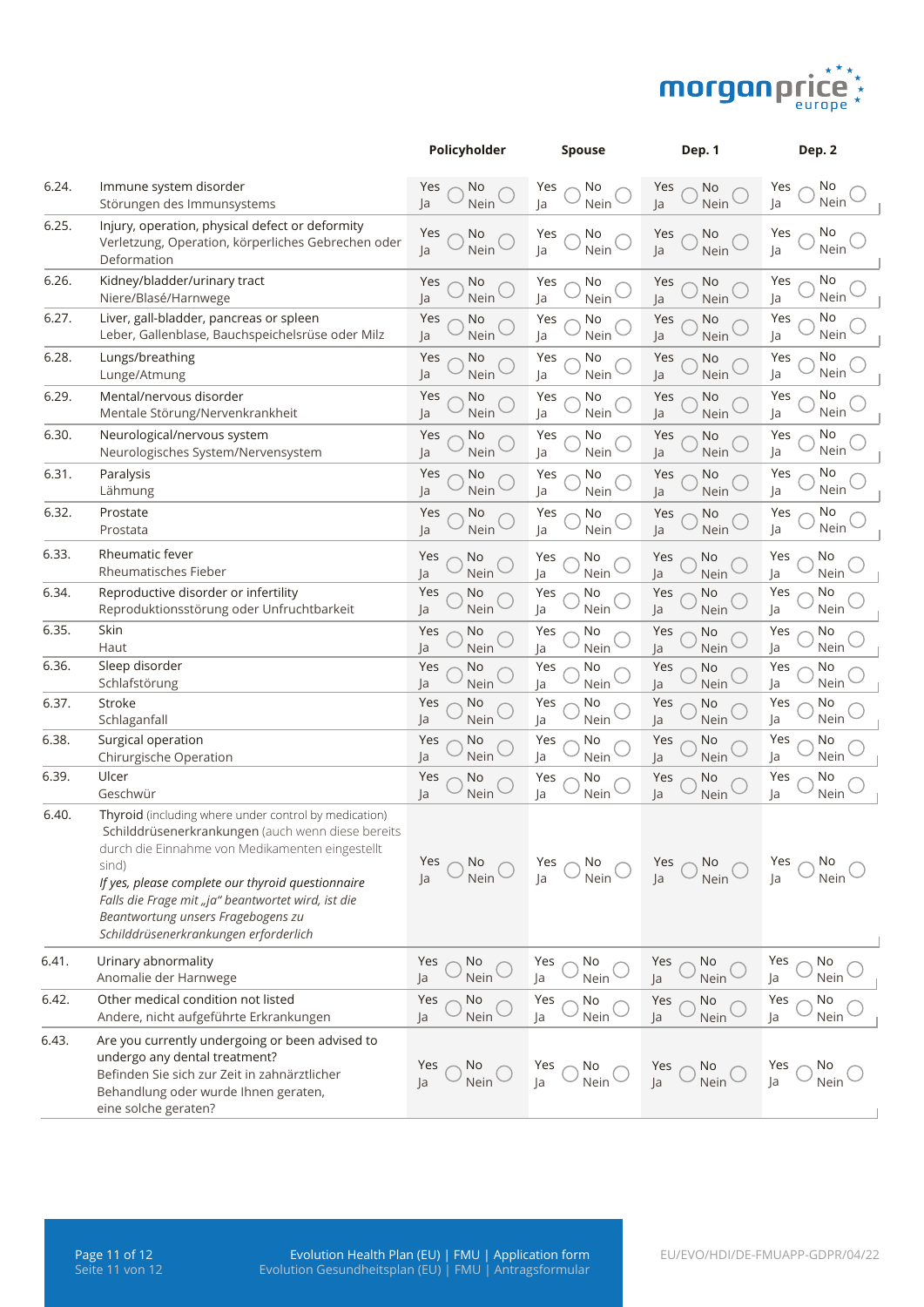

|       |                                                                                                                                                                                                     | Policyholder                     | <b>Spouse</b>                                            | Dep. 1                                                                                                                                                          | Dep. 2                            |
|-------|-----------------------------------------------------------------------------------------------------------------------------------------------------------------------------------------------------|----------------------------------|----------------------------------------------------------|-----------------------------------------------------------------------------------------------------------------------------------------------------------------|-----------------------------------|
| 6.44. | Have you smoked, used tobacco or nicotine<br>replacements in the last 12 months?<br>If so, how many per day?<br>Haben Sie in den letzten 12 Monaten geraucht,<br>Tabak- oder Nikotinersatz genutzt? | Yes<br>No<br>Nein<br>la          | $\frac{Yes}{Ja}$ $\bigcirc$ $\frac{No}{Nein}$ $\bigcirc$ | Yes $\bigcirc$ No<br>Ja $\bigcirc$ Nein                                                                                                                         | Yes<br>No<br>Nein                 |
| 6.45. | Do you have any known allergies, including food<br>allergies?<br>Haben Sie irgendwelche bekannten Allergien,<br>einschließlich Lebensmittelallergien?                                               | Yes<br>No<br>Nein                |                                                          | $\frac{y_{\text{es}}}{y_a}$ $\bigcirc$ $\frac{N_o}{N_{\text{ein}}}$ $\bigcirc$ $\frac{y_{\text{es}}}{y_a}$ $\bigcirc$ $\frac{N_o}{N_{\text{ein}}}$ $\bigcirc$   |                                   |
| 6.46. | Have you suffered any symptoms for which you<br>have not sought medical advice?<br>Litten Sie an irgendwelchen Symptomen,<br>derentwegen Sie nicht einen Arzt konsultiert haben?                    | Yes                              |                                                          | $\frac{Yes}{Ja}$ $\bigcirc$ $\frac{No}{Nein}$ $\bigcirc$ $\frac{Yes}{Ja}$ $\bigcirc$ $\frac{No}{Nein}$ $\bigcirc$ $\frac{Yes}{Na}$ $\bigcirc$ $\frac{No}{Nein}$ |                                   |
| 6.47. | Do you have any known check-ups or doctor<br>appointments pending now or in the future?<br>Haben Sie irgendwelche bekannten<br>Untersuchungen oder Arzttermine?                                     | $\bigcirc$ No<br>Nein $\bigcirc$ |                                                          | $\frac{Yes}{Ja}$ $\bigcirc$ $\frac{No}{Nein}$ $\bigcirc$ $\frac{Yes}{Ja}$ $\bigcirc$ $\frac{No}{Nein}$ $\bigcirc$ $\frac{Yes}{Ja}$ $\bigcirc$ $\frac{No}{Nein}$ |                                   |
| 6.48. | Are you currently under the care of any specialist?<br>(e.g. a cardiologist or oncologist)<br>Sind Sie zur Zeit von einem Facharzt betreut? (z.B.<br>einem Kardiologen oder Onkologen)              | Yes<br>No<br>Nein                | Yes $\bigcirc$ No<br>Ja $\bigcirc$ Nein $\bigcirc$       | $\frac{Yes}{Ja}$ O No<br>Nein O                                                                                                                                 | Nein                              |
| 6.49. | Are you currently pregnant?<br>Sind Sie zur Zeit schwanger?                                                                                                                                         | No<br>Yes<br>Nein<br>Ja          | No<br>Nein<br>Yes $\bigcirc$ Ja                          | Yes $\bigcirc$ Ja<br>No<br>Nein                                                                                                                                 | No<br>Yes $\bigcap$<br>Ja<br>Nein |